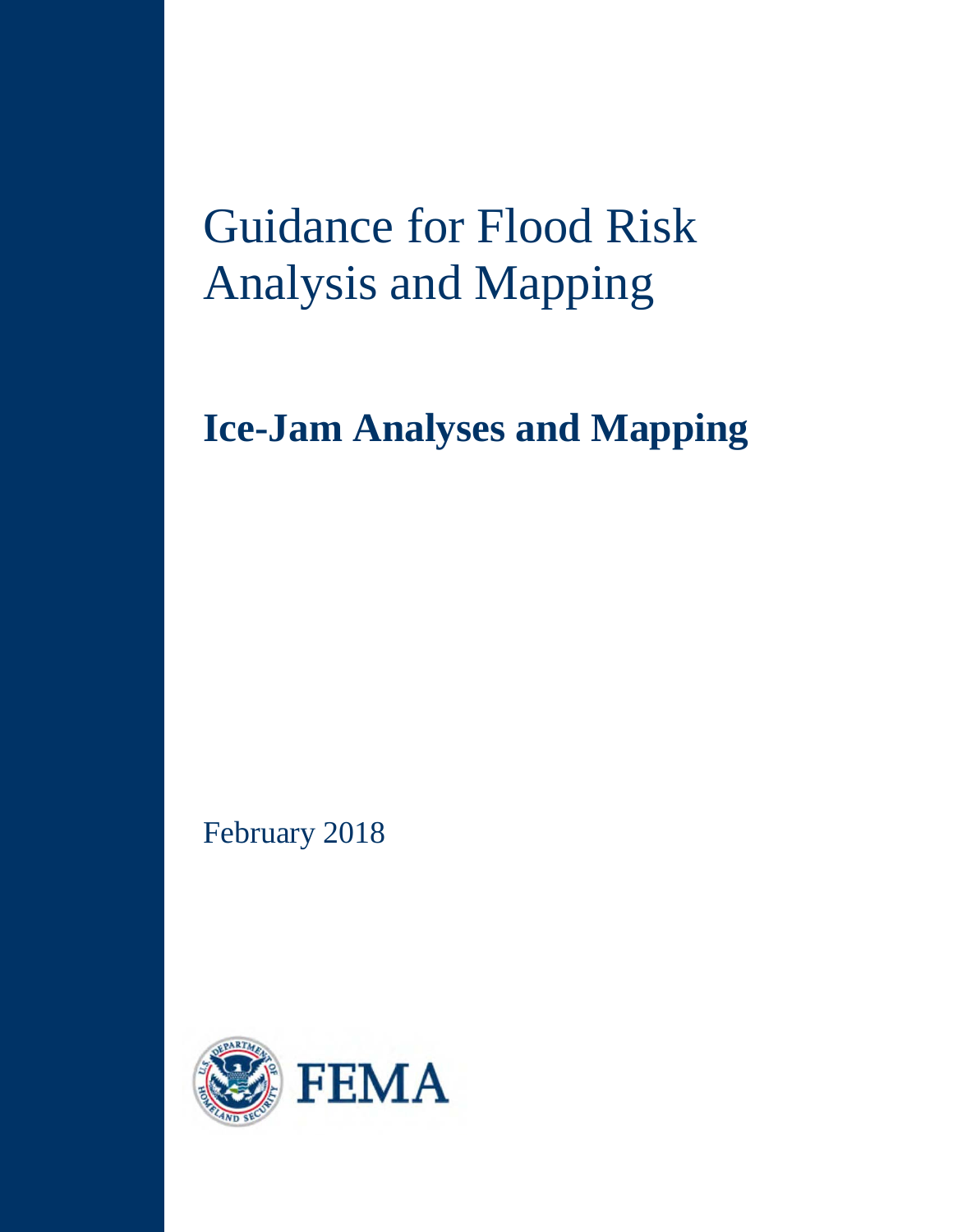Requirements for the Federal Emergency Management Agency (FEMA) Risk Mapping, Assessment, and Planning (Risk MAP) Program are specified separately by statute, regulation, or FEMA policy (primarily the Standards for Flood Risk Analysis and Mapping). This document provides guidance to support the requirements and recommends approaches for effective and efficient implementation. Alternate approaches that comply with all requirements are acceptable.

For more information, please visit the FEMA Guidelines and Standards for Flood Risk Analysis and Mapping webpage [\(www.fema.gov/guidelines-and-standards-flood-risk-analysis-and](http://www.fema.gov/guidelines-and-standards-flood-risk-analysis-and-mapping)[mapping\)](http://www.fema.gov/guidelines-and-standards-flood-risk-analysis-and-mapping). Copies of the Standards for Flood Risk Analysis and Mapping policy, related guidance, technical references, and other information about the guidelines and standards development process are all available here. You can also search directly by document title at [www.fema.gov/library.](http://www.fema.gov/library)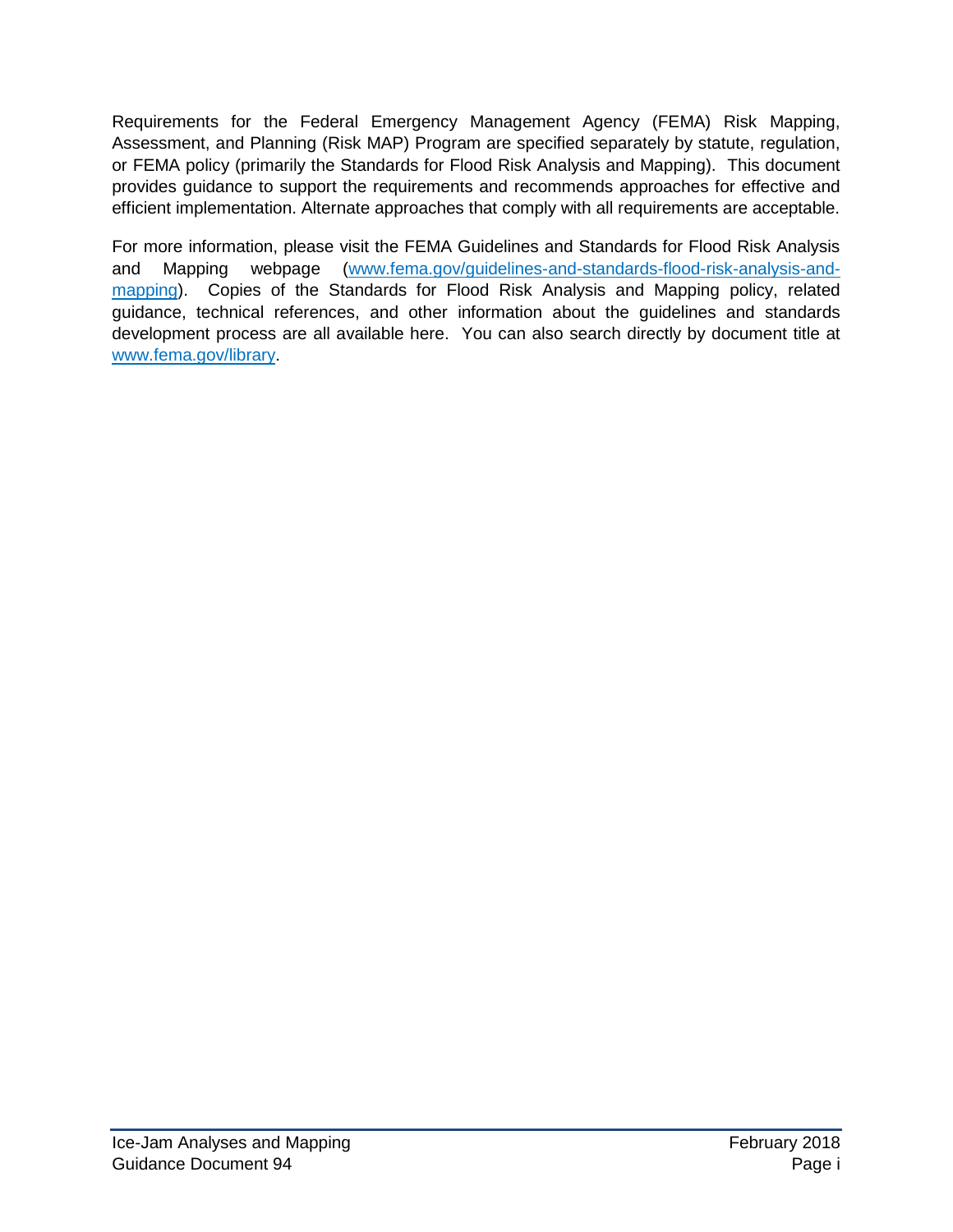## Table of Revisions

| <b>Affected Section or</b><br><b>Subsection</b> | <b>Date</b>      | <b>Description</b>                                                                                                                                                                                                                                                                                            |  |  |
|-------------------------------------------------|------------------|---------------------------------------------------------------------------------------------------------------------------------------------------------------------------------------------------------------------------------------------------------------------------------------------------------------|--|--|
| <b>First Publication</b>                        | February<br>2018 | Initial version of newly transformed guidance.<br>The<br>content was derived from the Guidelines<br>and<br>Specifications for Flood Hazard Mapping Partners,<br>Procedure Memoranda, and/or Operating Guidance<br>documents. It has been reorganized and is being<br>published separately from the standards. |  |  |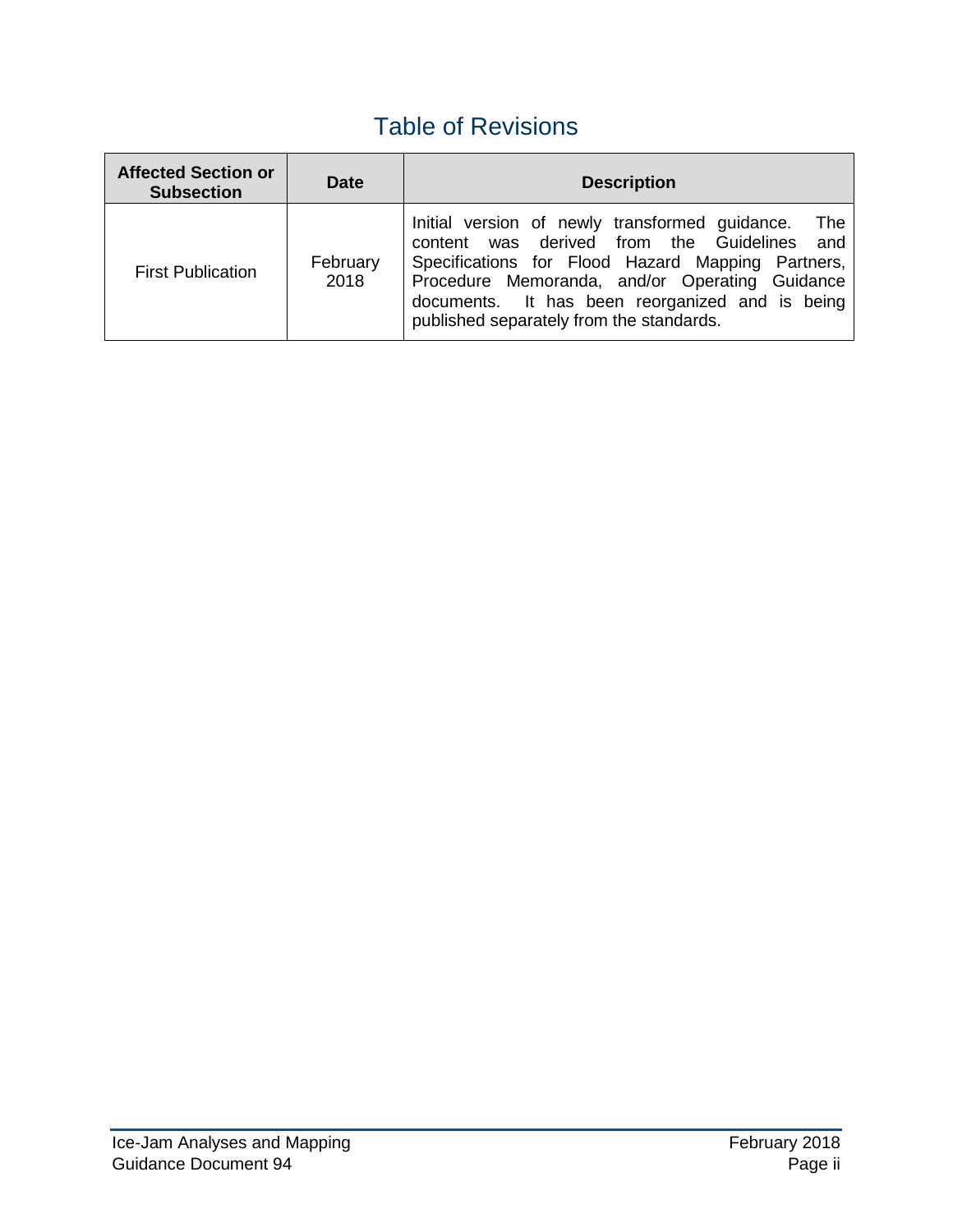## **Table of Contents**

| 1.0 |  |
|-----|--|
| 2.0 |  |
| 2.1 |  |
| 2.2 |  |
| 2.3 |  |
| 2.4 |  |
| 3.0 |  |
| 4.0 |  |
| 4.1 |  |
| 4.2 |  |
| 5.0 |  |
| 5.1 |  |
| 5.2 |  |
| 5.3 |  |
| 6.0 |  |

### **List of Tables**

| Table 1: Example of Annual Peak Discharges and Stages Available for the Platte River at North |  |
|-----------------------------------------------------------------------------------------------|--|
|                                                                                               |  |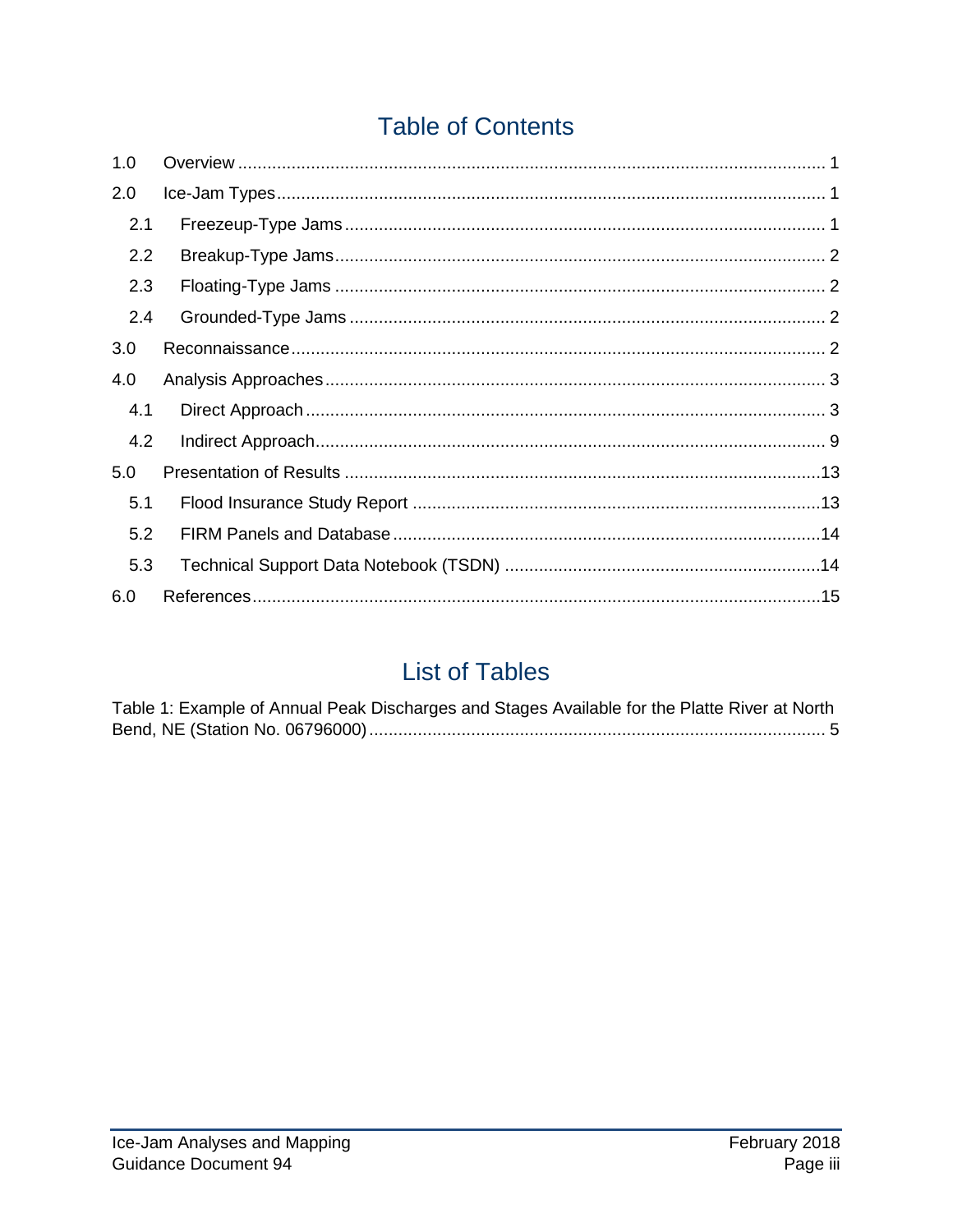#### **1.0 Overview**

An ice jam may be defined as an accumulation of ice in a river, stream or other flooding source that reduces the cross-sectional area available to carry the flow and increases the water-surface elevation. Ice usually accumulates at a natural or manmade obstruction or a relatively sudden change in slope, alignment or cross-section shape or depth. Ice jams are common in locations where the channel slope changes from relatively steep to mild and where a tributary stream enters a large river. Ice jams often cause considerable increases in upstream water-surface elevation, and the flooding often occurs quite rapidly after the jam forms.

In the northern United States, where rivers can develop relatively thick ice covers during the winter, ice jams can contribute significantly to flood hazards. Although flow discharges may be low relative to free flow flood, the stages of ice jam flooding may be among the highest on record. Ice jams typically occur repeatedly in the same locations, and ice jam flooding tends to be local and highly site specific.

In areas likely to be selected for an enhanced study by FEMA or one of FEMA's Mapping Partners, historical documentation will usually indicate if ice-jam flooding is a significant factor warranting consideration. In regions of the United States where ice jams are typical, the Mapping Partner that performs an enhanced study for a FEMA-contracted Flood Risk Project or community-initiated map revision shall investigate historical floods for evidence of ice-jam contribution as part of the reconnaissance effort.

#### **2.0 Ice-Jam Types**

Ice jams have been classified in numerous ways by various investigators. In the U.S. Army Cold Regions Research and Engineering Laboratory Technical Note entitled "Methodology for Ice Jam Analysis" (1980), ice jams were classified as freezeup-, breakup-, floating- or groundedtype jams. Each type is discussed in more detail in Subsections [2.1](#page-4-0) through [2.4.](#page-5-0)

Additional information on the characteristics of ice jams is provided by the National Research Council of Canada in Chapter 10 of *Hydrology of Floods in Canada—A Guide to Planning and Design* (National Research Council of Canada, 1989) and by the U.S. Army Corps of Engineers in Engineering Pamphlet 1110-2-11, *Engineering and Design Ice Jam Flooding: Causes and Possible Solutions* (U.S. Army Corps of Engineers, 1994).

#### <span id="page-4-0"></span>**2.1 Freezeup-Type Jams**

Freezeup-type jams are associated with the formation and accumulation of frazil ice which eventually forms a continuous ice cover. Freezeup jams typically occur during early winter to midwinter. The Mapping Partner that performs the enhanced study usually will not be required to address freezeup-type jams in performing an enhanced study for National Flood Insurance Program (NFIP) purposes because freezeup-type jams are not associated with large discharge events. However, the Mapping Partner shall be aware of possible exceptions.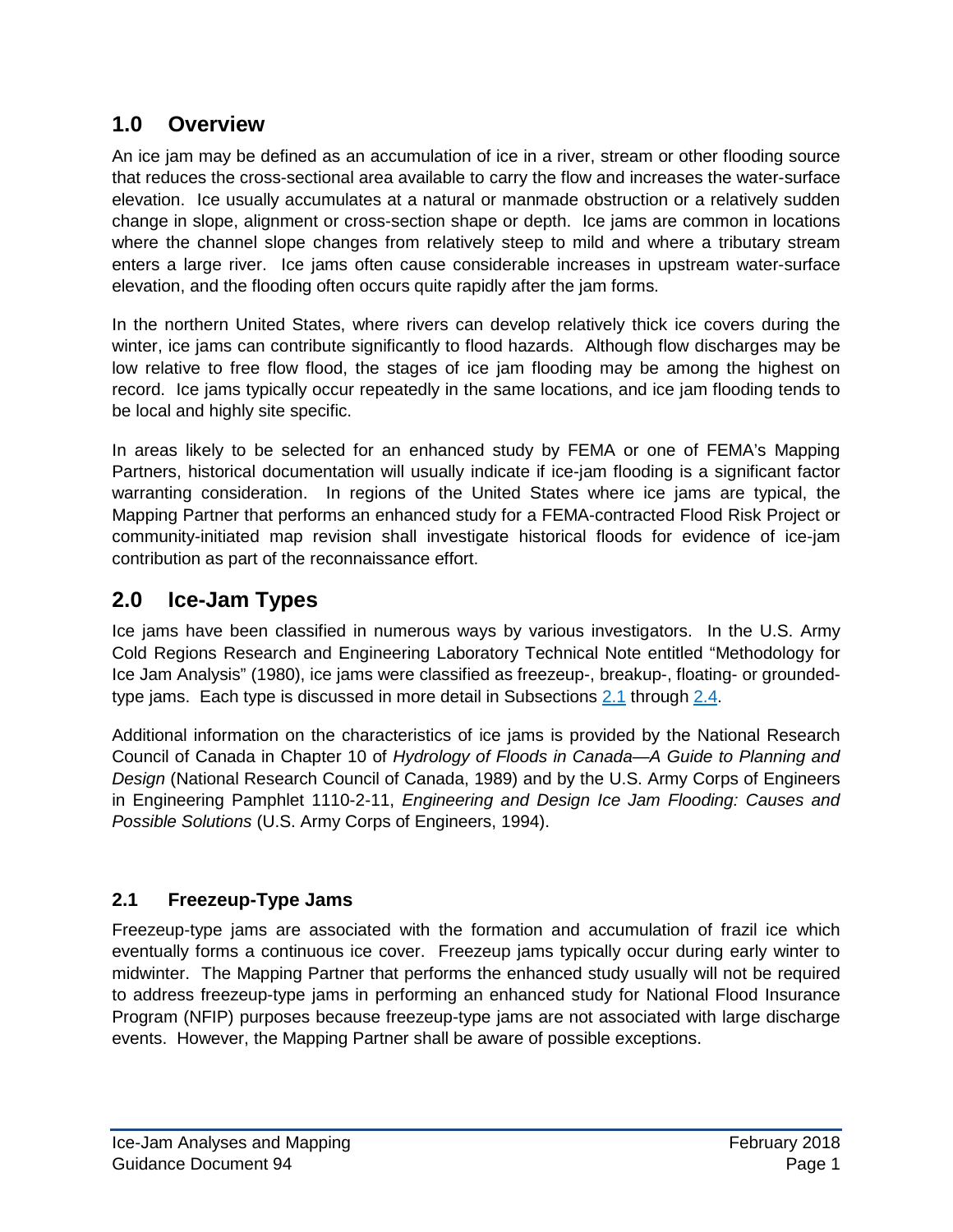#### **2.2 Breakup-Type Jams**

Breakup-type jams are frequently associated with rapid increases in runoff and rises in river stage resulting from rainfall and/or snowmelt. Breakup-type jams usually occur during the late winter or early spring. Because of the large volumes of ice that may be involved and the greater discharges associated with them, breakup-type jams are predominant in ice-jam-caused flooding. Therefore, breakup-type jams are the type that the Mapping Partner that performs the enhanced study for a FEMA-contracted Flood Risk Project or community-initiated map revision will typically need to investigate.

#### **2.3 Floating-Type Jams**

Floating-type jams are considered to be those where the ice is not grounded to the channel bottom and significant flow takes place beneath the ice cover. Floating-type jams are typical of deeper rivers. Because floating-type jams can cause significant backwater effects, the Mapping Partner that performs the enhanced study must address them as part of the enhanced study for a FEMA-contracted Flood Risk Project or community-initiated map revisions when such conditions exist.

#### <span id="page-5-0"></span>**2.4 Grounded-Type Jams**

Grounded-type jams are characterized by an ice cover that is partially grounded to the bed of the channel with most of the flow being diverted into the overbank and floodplain areas. Grounded-type jams are typical of shallow, confined stream sections. Because grounded-type jams can cause significant backwater effects, the Mapping Partner that performs the enhanced study must address them as part of the enhanced study for a Flood Risk Project when such conditions exist.

#### **3.0 Reconnaissance**

When the Mapping Partner that performs the enhanced study determines that ice jamming has historically resulted in flooding within the community that is the subject of the Flood Risk Project, the Mapping Partner shall intensify the reconnaissance effort. Through the intensified reconnaissance effort, the Mapping Partner will be able to acquire as much data as possible concerning ice-jam events in the community, on the streams being studied, and in the region. Such data shall include, but not be limited to, the following:

- Locations of ice jams,
- Dimensions,
- Ice volumes,
- Causes,
- Associated river stages and discharges,
- Frequency of occurrence,
- Lateral and upstream extent of flooding, and
- Season of occurrence.

The Mapping Partner that performs the enhanced study also shall investigate the nature of ice jamming common to the site; that is, whether freezeup- or breakup-type jams are typical and whether grounded- or floating-type jams are typical. Because very limited documentation data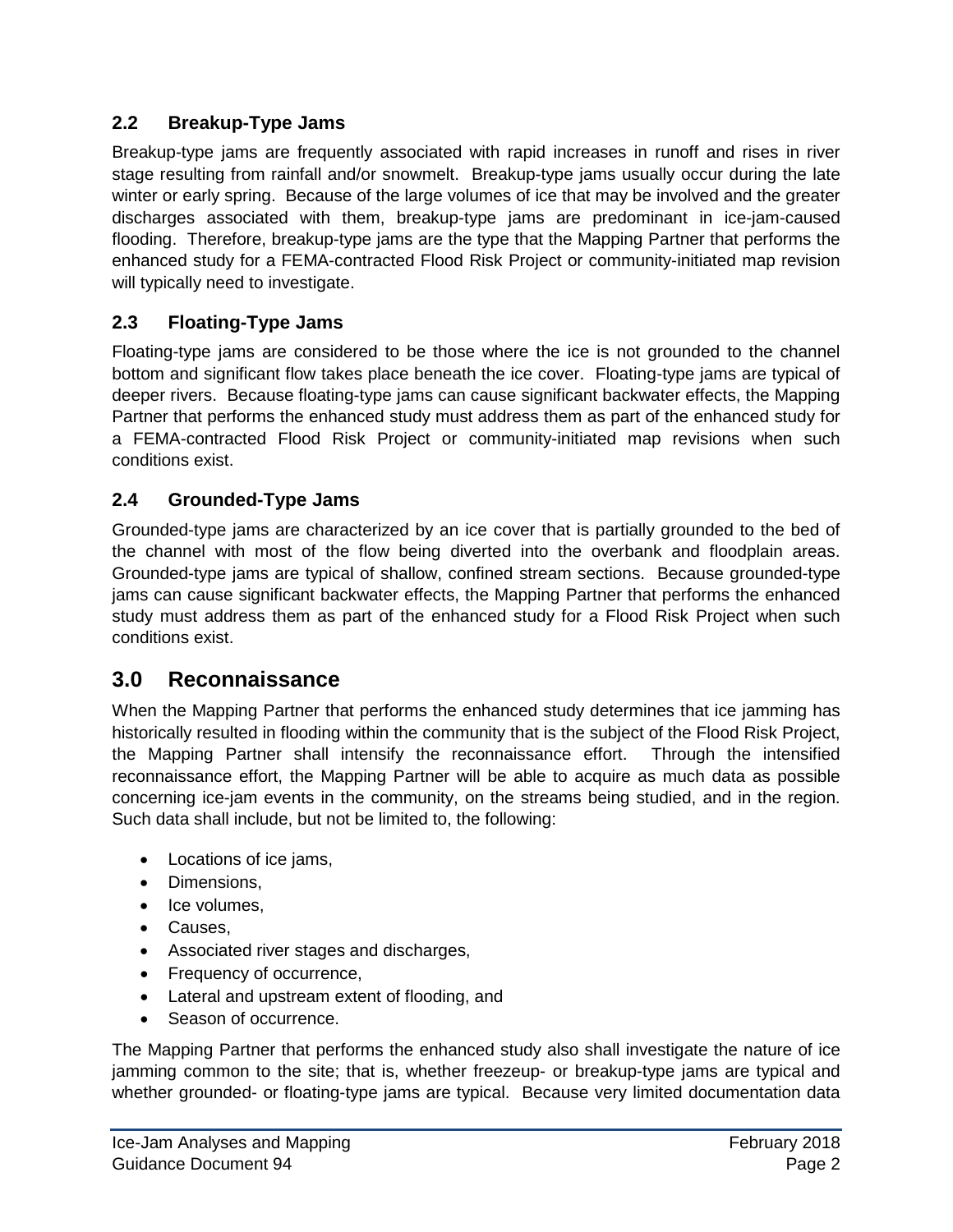are usually available, the Mapping Partner that performs the enhanced study shall investigate all possible sources of information, including the following:

- Photographs,
- Local residents,
- Newspapers,
- Community officials, and
- State and Federal agencies.

During the field reconnaissance, the Mapping Partner that performs the enhanced study also shall investigate physical evidence of ice jams (e.g., high-water marks, damage to structures, scars on trees) that may provide useful data for the analysis.

#### **4.0 Analysis Approaches**

Different methods may be used for establishing flood elevations in areas subject to ice-jam flooding depending on the availability of data and the nature of the ice-jamming phenomena that occur at the site of interest. The methods outlined herein are applicable primarily to stationarytype ice jams that occur during periods of ice breakup. When conditions warrant alternate analytical methods, the Mapping Partner that performs the enhanced study must seek approval of the alternate methods from the FEMA Regional Project Officer (RPO) before proceeding.

The approaches in Subsections [4.1](#page-6-0) and [4.2](#page-12-0) are based on the development of stage-frequency relationships for two different populations (ice-jam flood stages and free-flow flood stages) which are then combined into a single composite frequency curve for flood stages at a site under study. Depending on the availability of ice-jam stage information, ice-jam frequency relationships may be determined directly or indirectly as discussed in Subsections [4.1](#page-6-0) and [4.2.](#page-12-0) For NFIP purposes, the direct method is preferred where sufficient data are available.

#### <span id="page-6-0"></span>**4.1 Direct Approach**

If sufficient data exist at the site of interest, the Mapping Partner that performs the enhanced study shall establish an ice-jam stage-frequency distribution directly by analyzing the historical ice-stage data. This approach is preferred where ice-jam stages are available for three or more significant events (i.e., overbank flooding) that span more than a 25-year period of record and where hydraulic conditions have not changed appreciably since those events.

Limited data on historical ice-jam stages are usually available at ungaged locations, and the Mapping Partner that performs the enhanced study may obtain these data from a variety of sources including

- Community officials,
- Resident recollections,
- Newspaper accounts,
- High-water marks,
- Tree damage or scars,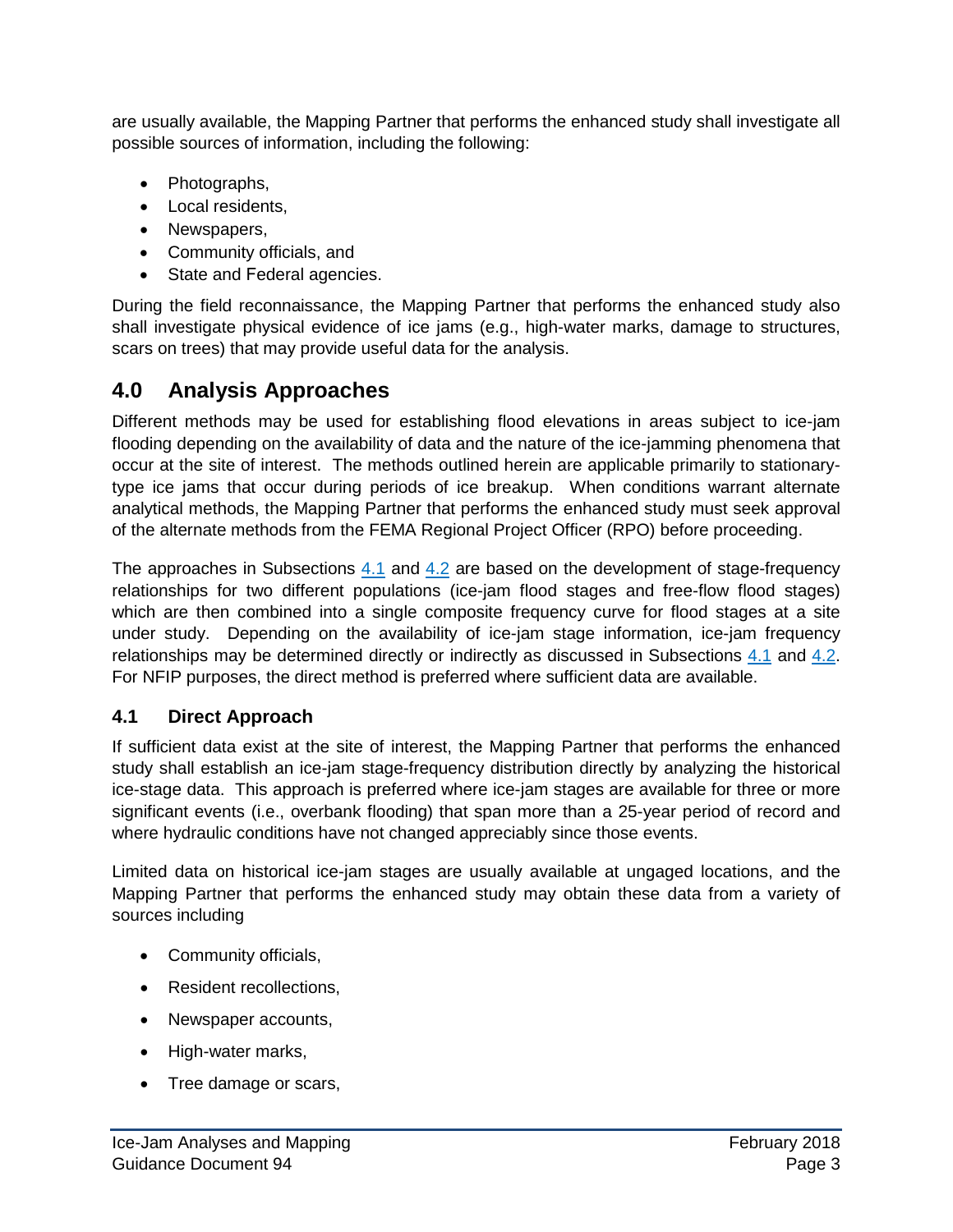- Vegetation trim lines, and
- Disturbed bank material.

If historical records of stage are sufficient, the Mapping Partner that performs the enhanced study may use the graphical frequency analysis method to compute plotting positions and fit a frequency curve on a probability graph. Because of their simplicity, FEMA recommends using the Weibull plotting positions for this purpose although other plotting positions are also applicable. However, the Mapping Partner shall be aware that any extrapolation beyond the range of the observed data is risky when the graphical frequency analysis is performed, because the ice-affected stages are primarily governed by the regime of ice and its interaction with channel geometry. Additional guidance on graphical frequency analysis and the use of exceedance thresholds for ice-jam flooding is provided in *Hydrology of Floods in Canada—A Guide to Planning and Design* (National Research Council of Canada, 1989).

If the enhanced study reach includes a gaging station where historical ice jams have occurred, the Mapping Partner that performs the enhanced study shall perform a stage-frequency analysis using the stage data at the gaging station. The Mapping Partner shall obtain the stage data necessary for this analysis from streamflow records published by the U.S. Geological Survey (USGS) and other agencies. An example of stage data archived and published by the USGS is shown in Table 1 for the Platte River at North Bend, Nebraska (station no. 06796000).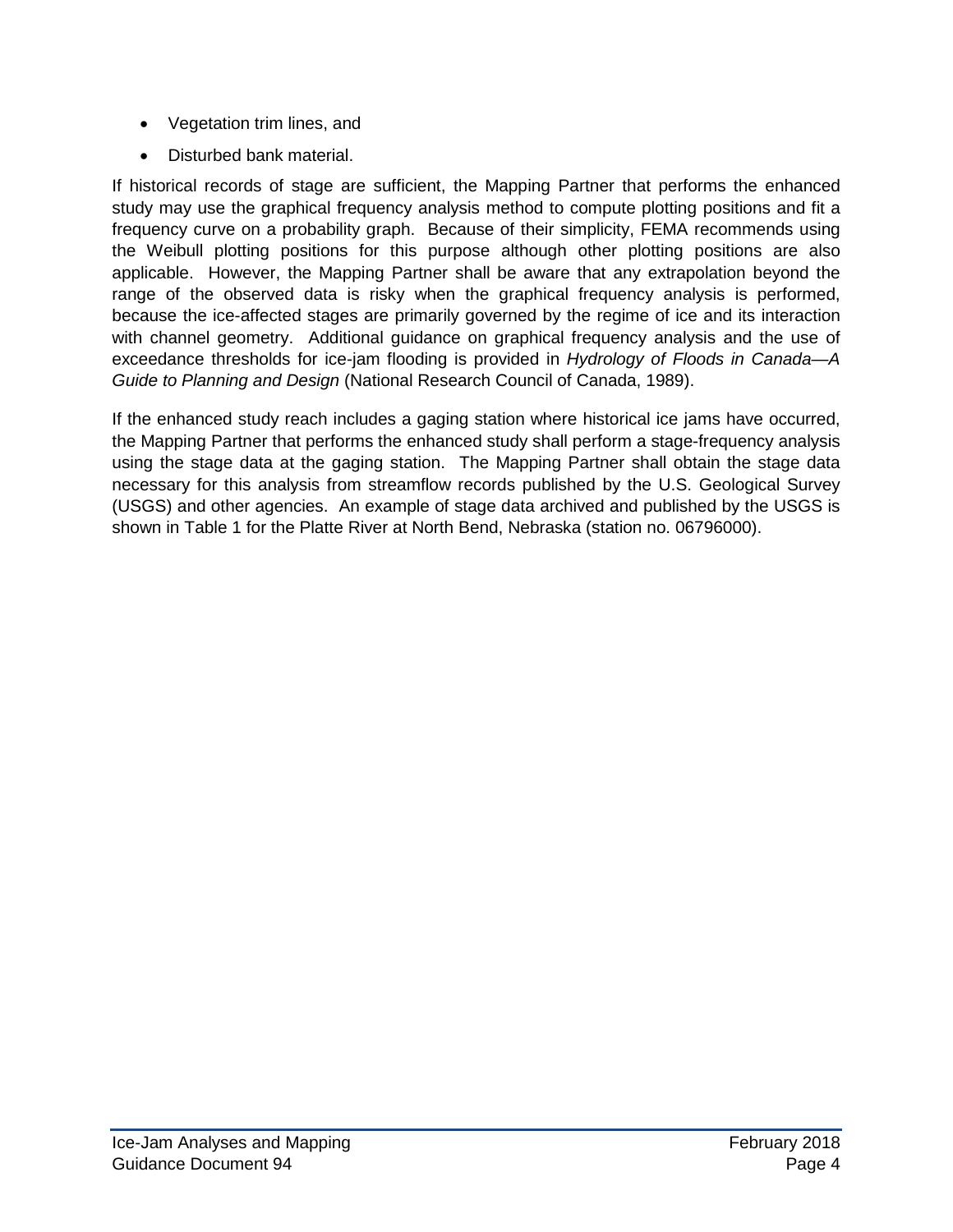| <b>Date</b>       | <b>Annual Peak</b><br>Discharge (cfs) | <b>Stage for Annual</b><br><b>Peak Discharge (ft)</b> | <b>Date</b>       | <b>Annual Peak</b><br>Stage(ft) |
|-------------------|---------------------------------------|-------------------------------------------------------|-------------------|---------------------------------|
| June 2, 1949      | 21000                                 | 7.05 <sup>a</sup>                                     |                   |                                 |
| July 12, 1950     | 25000                                 | 7.30                                                  | March 7, 1950     | 8.00 <sup>b</sup>               |
| May 31, 1951      | 30800                                 | 7.65                                                  | February 24, 1951 | 7.80 <sup>b</sup>               |
| March 28, 1952    | 18000                                 | 6.65                                                  | February 13, 1952 | $10.17^{b}$                     |
| May 11, 1953      | 20900                                 | 7.05                                                  | February 8, 1953  | $7.14^{b}$                      |
| June 18, 1954     | 22800                                 | 7.33 <sup>a</sup>                                     |                   |                                 |
| March 10, 1955    | 12700                                 | 7.65                                                  | March 9, 1955     | 8.20 <sup>b</sup>               |
| June 17, 1957     | 44200                                 | 8.06 <sup>a</sup>                                     |                   |                                 |
| February 26, 1958 | 29100                                 | 7.59                                                  | February 26, 1958 | 8.26 <sup>b</sup>               |
| August 2, 1959    | 21700                                 | 7.04                                                  | March 12, 1959    | $7.55^{b}$                      |
| March 29, 1960    | 112000                                | $10.04^a$                                             |                   |                                 |
| May 23, 1961      | 15700                                 | 6.02                                                  | February 16, 1961 | $6.93^{b}$                      |
| March 26, 1962    | 39000                                 | 7.78                                                  | March 23, 1962    | $8.78^{b}$                      |
| June 24, 1963     | 37300                                 | 7.78                                                  | December 24, 1962 | $8.53^{b}$                      |
| June 17, 1964     | 30200                                 | 7.35 <sup>a</sup>                                     |                   |                                 |
| June 29, 1965     | 35800                                 | $7.84^{\text{a}}$                                     |                   |                                 |
| August 14, 1966   | 72500                                 | 9.01 <sup>a</sup>                                     |                   |                                 |
| June 16, 1967     | 75200                                 | 9.56 <sup>a</sup>                                     |                   |                                 |
| June 25, 1968     | 29200                                 | $7.52^a$                                              |                   |                                 |
| March 22, 1969    | 42100                                 | 8.23 <sup>a</sup>                                     |                   |                                 |
| February 25, 1970 | 12000                                 | 5.94                                                  | February 24, 1970 | $7.66^{b}$                      |
| March 11, 1971    | 28000                                 | 8.27                                                  | February 20, 1971 | $12.24^{b}$                     |

#### **Table 1: Example of Annual Peak Discharges and Stages Available for the Platte River at North Bend, NE (Station No. 06796000)**

<sup>a</sup>annual maximum peak stage resulting from a free-flow event

<sup>b</sup>annual maximum peak stage resulting from an ice-jam event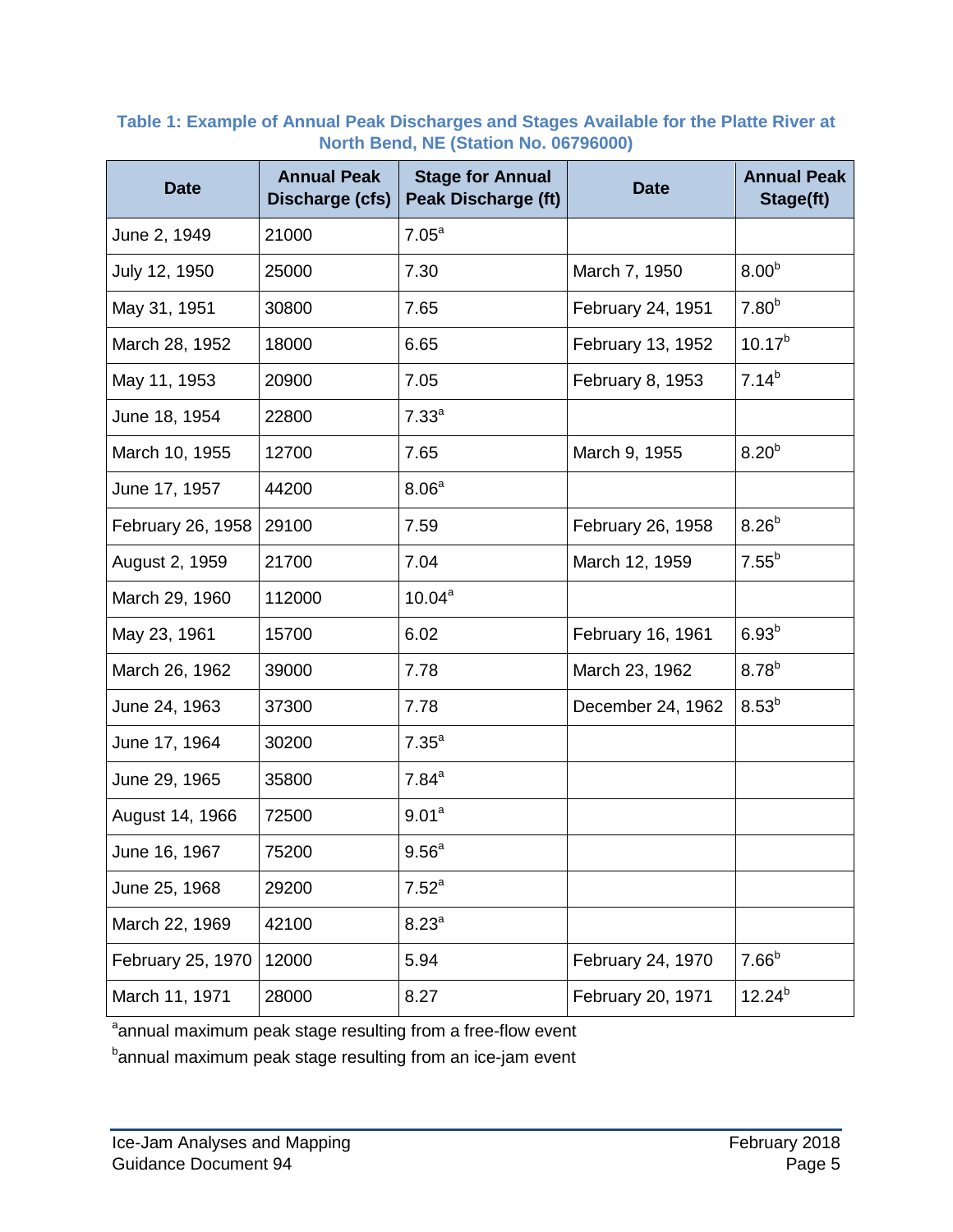The annual-maximum stage can occur as the result of either a free-flow event or an ice-jam event. For the ice-jam events, the annual-maximum peak stages can occur at a different time than the annual-maximum peak discharge as illustrated in Table 1.

If detailed data are available, the Mapping Partner that performs the enhanced study may follow two approaches for the direct analysis of stage data: (1) annual-event series and (2) annualmaximum series. The Mapping Partner shall use the annual-event series approach when data are available for both the maximum peak stage during the ice-jam season and the maximum peak stage during the free-flow season for each year (two values per year). The Mapping Partner shall use the annual-maximum series approach when only data for the annualmaximum peak stages are available for each year.

In both approaches, the Mapping Partner that performs the enhanced study shall develop separate frequency curves for the ice-jam events and the free-flow events and then combine them into a single composite frequency curve to determine the percent chance that a given stage will be exceeded in a year. Weibull plotting positions are preferred for determining the individual stage-frequency curves. However, when there are more than 10 years of ice-jam or free-flow stages, the Mapping Partner may fit a frequency distribution such as the log-Pearson Type III (Interagency Advisory Committee on Water Data, 1982) to the stage data or their logarithms to help define or extend the stage-frequency curve based on plotting positions. The Mapping Partner should determine if the analytical frequency curve is applicable and consistent with the plotting positions. An example of analyzing both annual-event and annual-maximum series is given in "Discussion of Techniques for Analysis of Ice-Jam Flooding" (Thomas, Crockett and Johnson, 1998).

#### **4.1.1 Annual-Event Series**

To develop the annual-event series, the Mapping Partner that performs the enhanced study shall develop peak stages for the ice-jam season and for the free-flow season for each year of record. However, most often, the available data will not be sufficient to develop the annualevent series. In many years, only a single peak stage is reported. To develop the annual-event series for these years, the Mapping Partner shall determine the peak stage through a search of the historical stage records. FEMA does not recommend estimating the peak stage, because this approach introduces uncertainty in the analysis, particularly when estimating the missing ice-jam stages. Even though a search of historical stage records is usually time consuming, the Mapping Partner that performs the enhanced study shall use this approach for developing the complete annual-event series.

For the annual-event series, the Mapping Partner that performs the enhanced study shall compute stage-frequency curves for each season and combine them using the following equation:

$$
P(s) = P(si) + P(sq) - P(si) * (P(sq)
$$
 (1)

Where

 $P(s)$  = Probability of the annual-maximum stage exceeding a given stage "s" in any year, by either type of event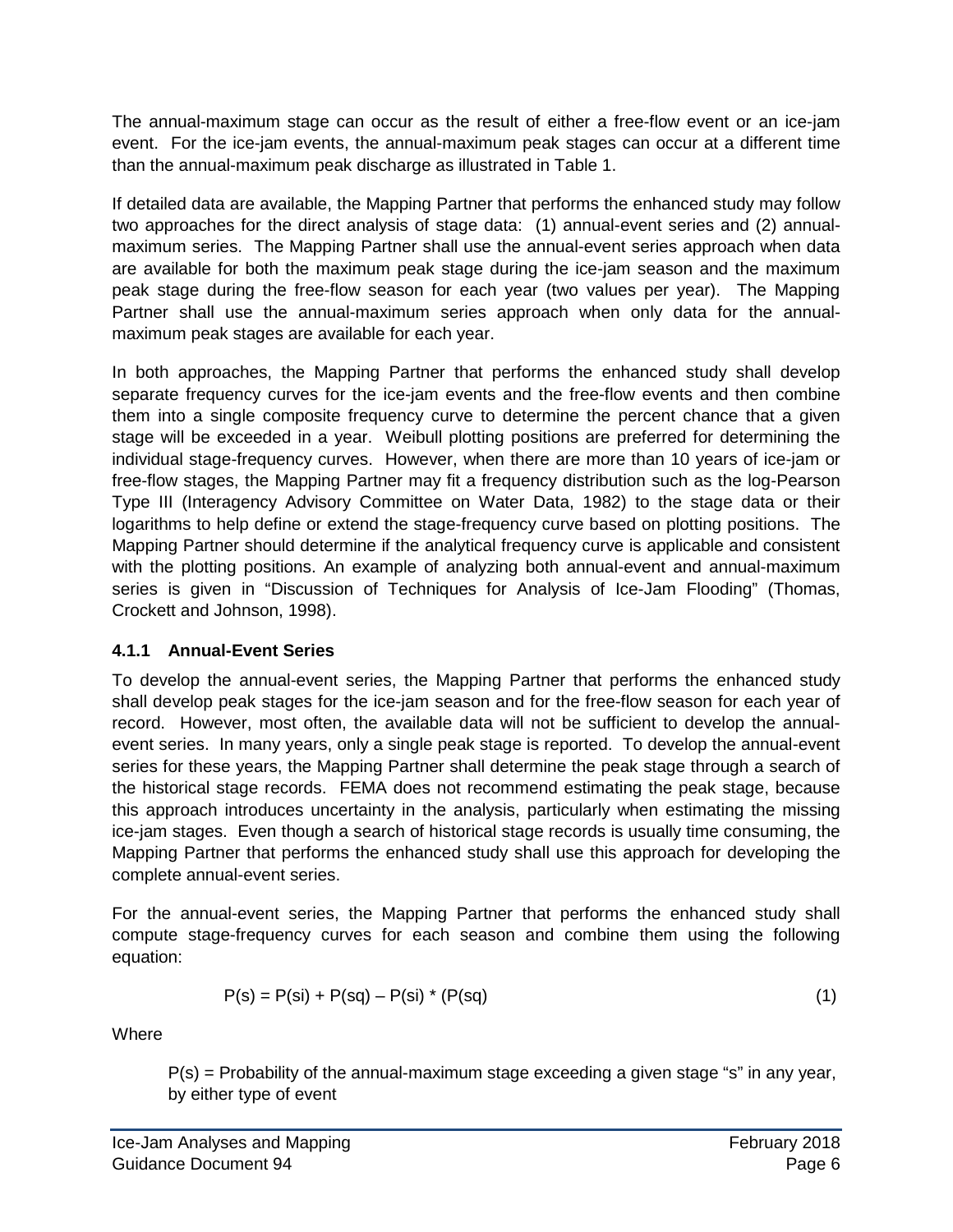P(si) = Probability of the annual-maximum stage exceeding a given stage "s" in the icejam season (not all events in the ice-jam season will necessarily be affected by backwater from ice)

 $P(sq)$  = Probability of the annual-maximum stage exceeding a given stage "s" in the freeflow season

 $P(\text{si})$  \*  $P(\text{sq})$  = Joint probability of the annual-maximum stage exceeding a given stage "s" in any year from both types of events

For the annual-event analysis, the Mapping Partner that performs the enhanced study shall determine a peak stage for each season each year and combine the seasonal frequency curves into a single composite frequency curve assuming the two populations are independent of one another. The Mapping Partner shall not use Equation 1 if the two populations are not independent, if it is impossible to compile an annual-event series or if it is impossible to segregate the peak stages into populations based on distinct hydrologic causes. When these conditions cannot be met, the Mapping Partner that performs the enhanced study shall use an alternate approach that uses only the annual-maximum peak stages in the frequency analysis.

#### **4.1.2 Annual-Maximum Series**

In the annual-maximum series, the Mapping Partner that performs the enhanced study shall identify the annual peak stage in each year of record as resulting from either an ice-jam or freeflow event. The Mapping Partner that performs the enhanced study shall then develop a stagefrequency curve using all annual-maximum stages that are ice-jam events and a separate stage-frequency curve using all the annual-maximum stages that are free-flow events. Each frequency curve is called a "conditional-frequency curve".

The ice-jam conditional-frequency curve is "conditioned" in the sense that only annual-maximum peak stages that are ice-jam-related are used in the frequency analysis. To obtain the probability of an ice-jam event exceeding a given stage "s" in any year, the Mapping Partner that performs the enhanced study shall multiply the exceedance probabilities from the conditionalfrequency curve by the fraction of time that ice-jam events produce annual-maximum peak stages.

The free-flow conditional-frequency curve is "conditioned" in the sense that only annualmaximum peak stages that are free-flow events are used in the frequency analysis. To obtain the probability of a free-flow event exceeding a given stage "s" in any year, the Mapping Partner performing the enhanced study shall multiply the exceedance probabilities from the conditionalfrequency by the fraction of time that free-flow events produce annual-maximum peak stages.

The Mapping Partner that performs the enhanced study shall then combine the seasonalfrequency curves into a single composite frequency curve to obtain the probability of the annualmaximum stage exceeding a given stage "s" in any year for either a free-flow or an ice-jam related event. For the annual-maximum series, the Mapping Partner that performs the enhanced study shall compute the stage-frequency curves for each season and combine them using the following equation: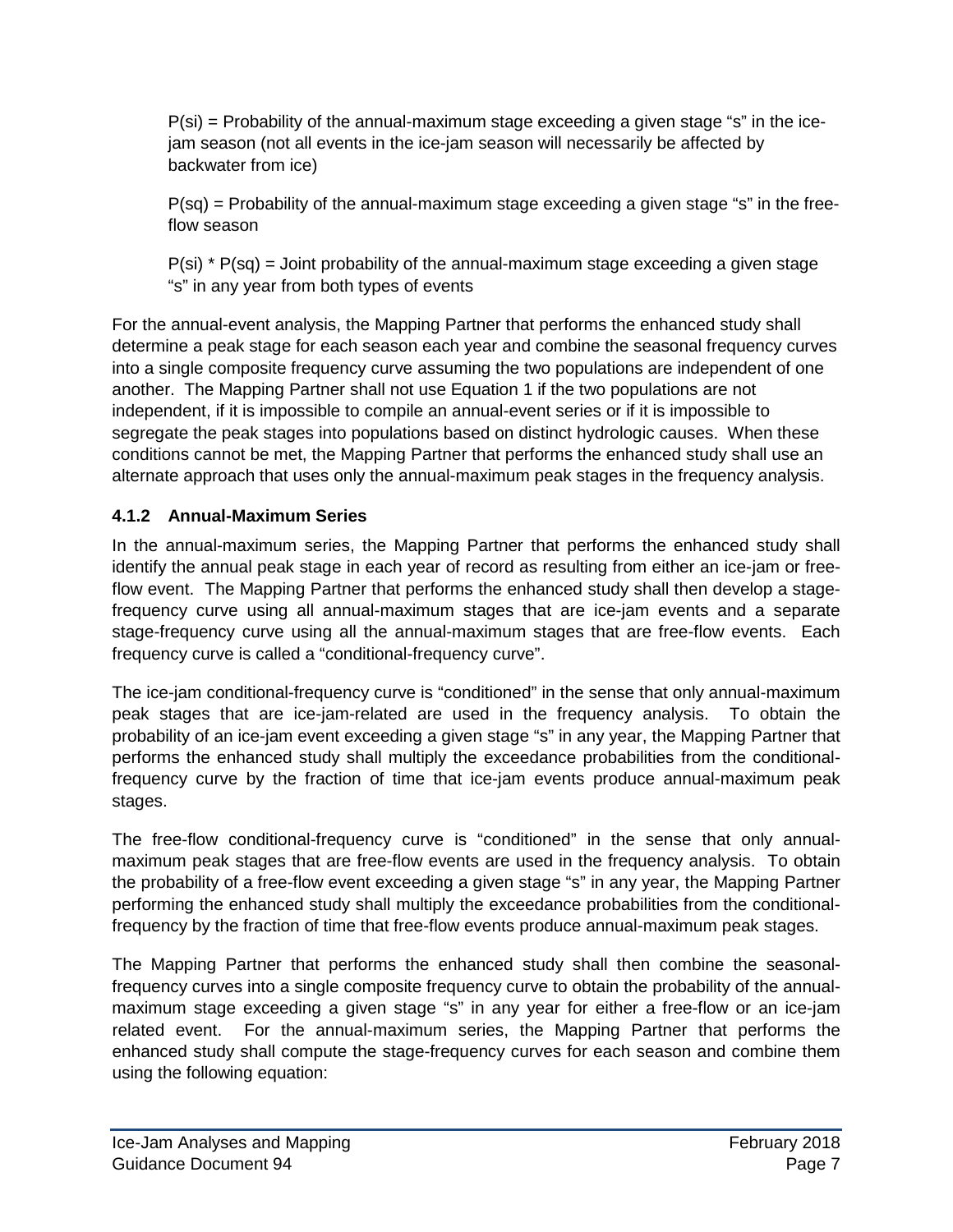$P(s) = (P(s) | s =$  free-flow event) \*  $P(s =$  free-flow event) +

$$
(P(s) | s = ice-jam event * P(s = ice-jam event)
$$
 (2)

**Where** 

 $P(s)$  = Probability of the annual-maximum stage exceeding a given stage "s" in any year by either type of event

 $(P(s) \mid s = \text{free-flow event}) =$  Conditional probability of the annual-maximum stage exceeding a given stage "s" in any year, when only free-flow events that are annualmaximum peak stages are used in the analysis

 $(P(s = free-flow event) = Fraction of years for which the annual-maximum peak stage$ was a free-flow event

 $(P(s)$  | s = free-flow event) \* P(s = free-flow event) = Joint probability of the annualmaximum stage exceeding a given stage "s" in any year and the seasonal free-flow event is an annual maximum

 $(P(s) \mid s = ice-iam event) =$  Conditional probability of the annual-maximum stage exceeding a given stage "s" in any year, when only ice-jam events that are annualmaximum peak stages are used in the analysis

 $P(s = ice-jam event) = Fraction of years for which the annual-maximum peak stage was$ an ice-jam event

 $(P(s)$  | s = ice-jam event) \* P(s = ice-jam event) = Joint probability of the annualmaximum stage exceeding a given stage "s" in any year and the seasonal ice-jam event is an annual maximum

#### **4.1.3 Summary**

Equations 1 and 2 provide two different approaches for combining stage-frequency curves when stage data are directly available, when stage data are determined by the indirect approach described in Subsection  $4.2$  or for a combination of the two approaches. For example, the Mapping Partner that performs the enhanced study may use Equation 1 where limited historical stage data are available for ice-jam analysis and where the stage data for free-flow conditions are determined using the indirect approach. The Mapping Partner may estimate the probability of the annual-maximum stage exceeding a given stage "s" in any year from an ice-jam event (P(si)) from limited stage data such as three events occurring over at least a 25-year period.

As discussed earlier in this Guidance document, the Mapping Partner that performs the enhanced study shall perform a graphical analysis using Weibull plotting positions or other applicable plotting positions and combine the probability (P(si)) with the free-flow probabilities (P(sq)) using Equation 1. The Mapping Partner shall determine the free-flow probabilities (P(sq)) using discharge-frequency analysis for the free-flow season and standard hydraulic modeling procedures as described in Subsection [4.2.](#page-12-0)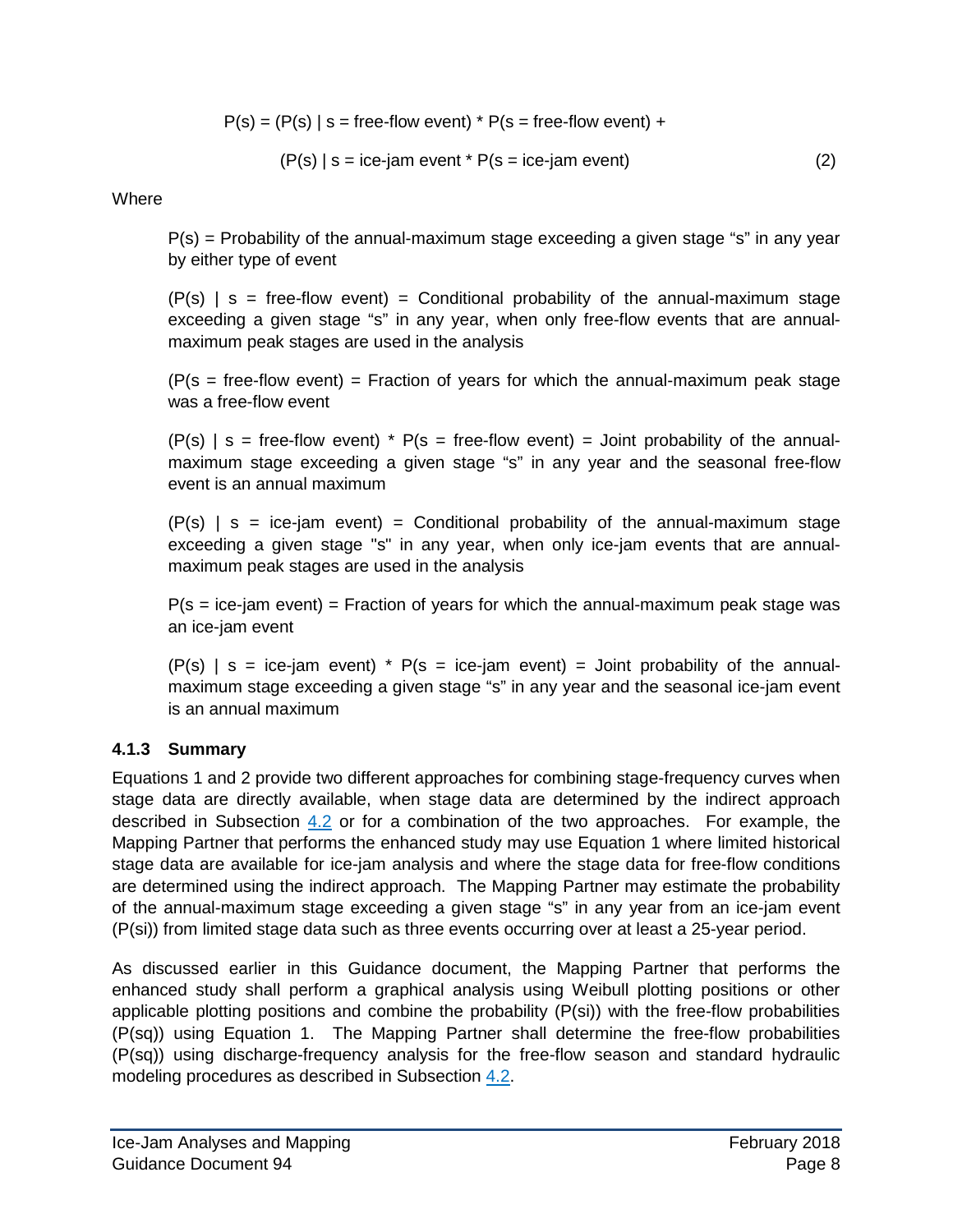Equation 2 is more convenient for directly computing stage-frequency curves for enhanced study reaches where detailed information is available, such as at gaging stations. This approach requires the fraction of time that annual-maximum stages are caused by either ice-jam or free-flow events and uses just the annual-maximum stages for the two types of events. This information is usually not available or easy to determine for ungaged locations.

The Mapping Partner that performs the enhanced study shall use the direct approach rather than the indirect approach as discussed below, because the joining probabilities of various hydrologic and hydraulic factors (e.g., discharges, ice volumes, and ice thickness) are inherently included in the frequency analysis. However, available data are often not sufficient for direct analysis or when hydraulic conditions in the enhanced study reach are different from gaging stations located upstream or downstream of the reach. In those instances, the Mapping Partner that performs the enhanced study shall use the indirect approach.

#### <span id="page-12-0"></span>**4.2 Indirect Approach**

The Mapping Partner that performs the enhanced study may use the indirect approach to icejam stage-frequency analysis where available data are insufficient to establish a stagefrequency distribution directly.

#### **4.2.1 Assumptions**

The indirect approach to ice-jam stage-frequency analysis makes use of the following assumptions:

- Ice-jam stage frequency is a function of ice-jam season-discharge frequency.
- Ice jams are of the breakup type.
- Ice jams are of the stationary type.
- For all ice jams, the ice thickness will be given by the equilibrium relationship developed in "Formation of Ice Covers and Ice Jams in Rivers" (Pariset, Hauser and Gagnon, 1966).
- For all ice jams, the stage-discharge relationship will be determined by adjusting the standard step-backwater technique for flow under an ice cover of equilibrium thickness.
- For grounded-type jams, the stage-discharge relationship at the point of ice-jam formation will be that resulting from complete or nearly complete blockage of the normal channel, with flow being carried in the overbank floodplain areas.

#### **4.2.2 General Procedures**

To apply the indirect approach, the Mapping Partner that performs the enhanced study shall use the procedures discussed below.

The Mapping Partner that performs the enhanced study shall establish a free-flow stagefrequency distribution for each cross section by using standard backwater modeling to establish stage-discharge relationships. Usually, the five standard (10-, 4-, 2-, 1- and 0.2-percent-annualchance) flood discharges will provide sufficient points for establishing the stage-frequency curve for each cross section on a normal probability graph.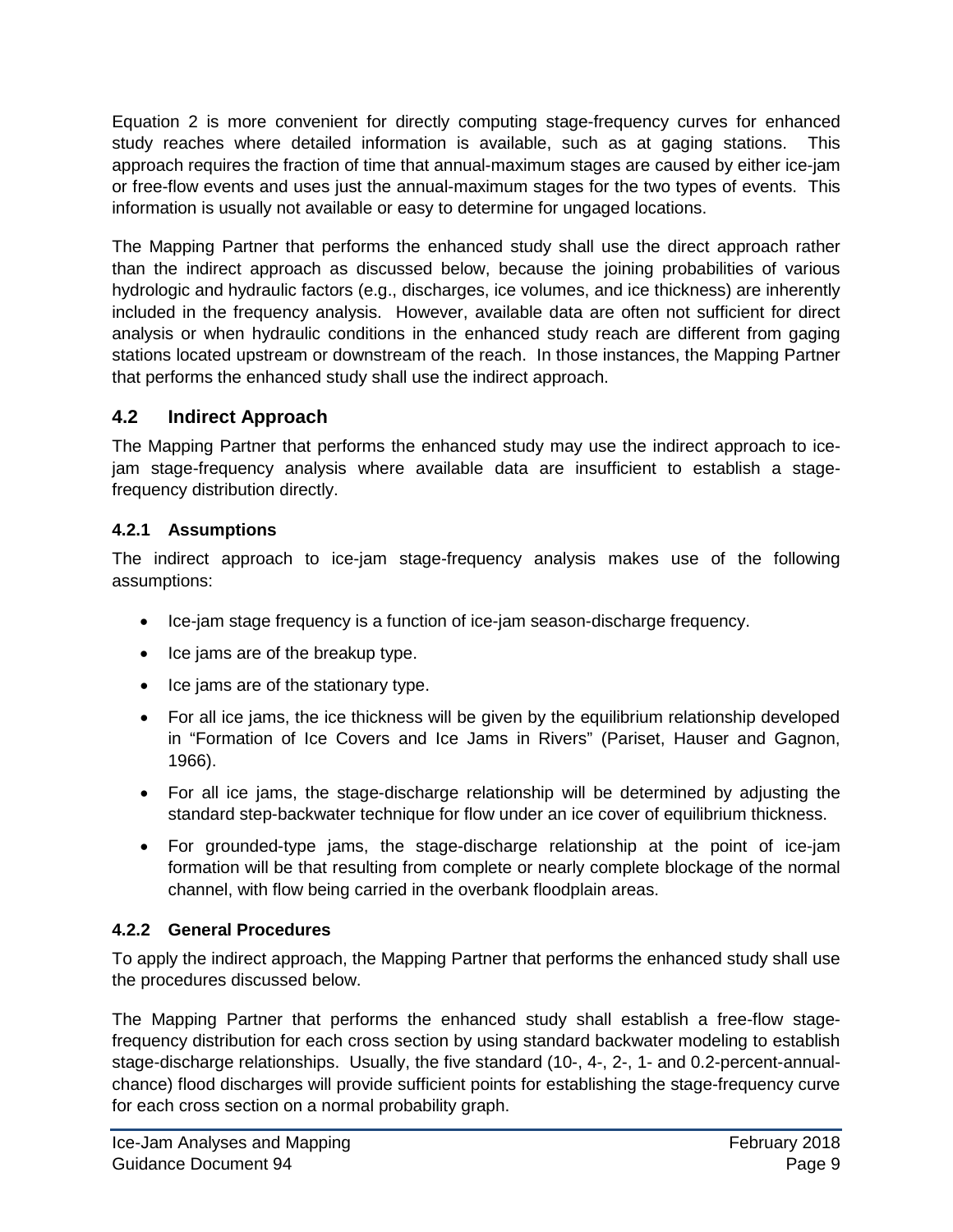The Mapping Partner that performs the enhanced study shall separate the water year into an "ice-jam season" and a "free-flow season" based on the historical occurrence of ice jams in the region and, in particular, in the flooding source that is the subject of the enhanced study. The season shall encompass the period when breakup-type ice jams normally occur and will likely vary with the latitude and elevation of the flooding source. Ice jams tend to be associated with one of the seasonal peak flows, because ice jams typically form during rises in river stage that break up the ice sheet.

Where peak flow data are available at gaging stations, the Mapping Partner that performs the enhanced study shall perform discharge-frequency analyses for the ice-jam and free-flow seasons using procedures described in Bulletin 17B (Interagency Advisory Committee on Water Data, 1982) or subsequent updates. If the logarithms of the peak-flow data do not fit a Pearson Type III distribution, then the Mapping Partner may use other frequency distributions or the appropriate plotting position formulas for this purpose. The reasons for deviating from Bulletin 17B procedures or any subsequent update of those procedures shall be documented.

For ungaged streams, the Mapping Partner that performs the enhanced study shall establish seasonal discharge-frequency relations by performing a regional analysis of seasonal flows for the gaged streams in the region. Usually, the establishment of regional seasonal dischargedrainage-area relations will be sufficient for this purpose.

The Mapping Partner that performs the enhanced study shall then use standard hydraulic techniques to establish corresponding stage-frequency curves for each cross section in the reach where ice jams are to be considered. Usually, the analyses of the standard percent chance of exceedance used for a FEMA-contracted Flood Risk Project or community-initiated map revision (i.e., 10-, 4-, 2-, 1- and 0.2-percent-annual-chance) will be sufficient to establish the stage-frequency curves. For ice-jam analysis, this is typically accomplished using hydraulic modeling software approved for use on NFIP projects that is capable of analyzing ice cover. The list of approved software entitled "Hydraulic Numerical Models Meeting the Minimum Requirement of National Flood Insurance Program" can be found at [fema.gov.](https://www.fema.gov/hydraulic-numerical-models-meeting-minimum-requirement-national-flood-insurance-program)

These options take into account the hydraulic aspects of flow under ice, such as a reduction in flow area, increased wetted perimeter and ice roughness. The inputs required to use this option include the following:

- Normal hydraulic modeling software input,
- Thickness of the ice in the channel and overbank,
- Manning's "n" value for the underside of the ice cover, and
- Specific gravity of the ice.

The recommended ranges for "n" values are from 0.015 to 0.045 for unbroken ice and from 0.04 to 0.07 for ice jams. The specific gravity of normal ice is approximately 0.92 and is the recommended value for this analysis.

Where major floods are caused by ice jams, the assumption of equilibrium ice thickness is probably reasonable, because sufficient upstream conditions exist to generate the ice volumes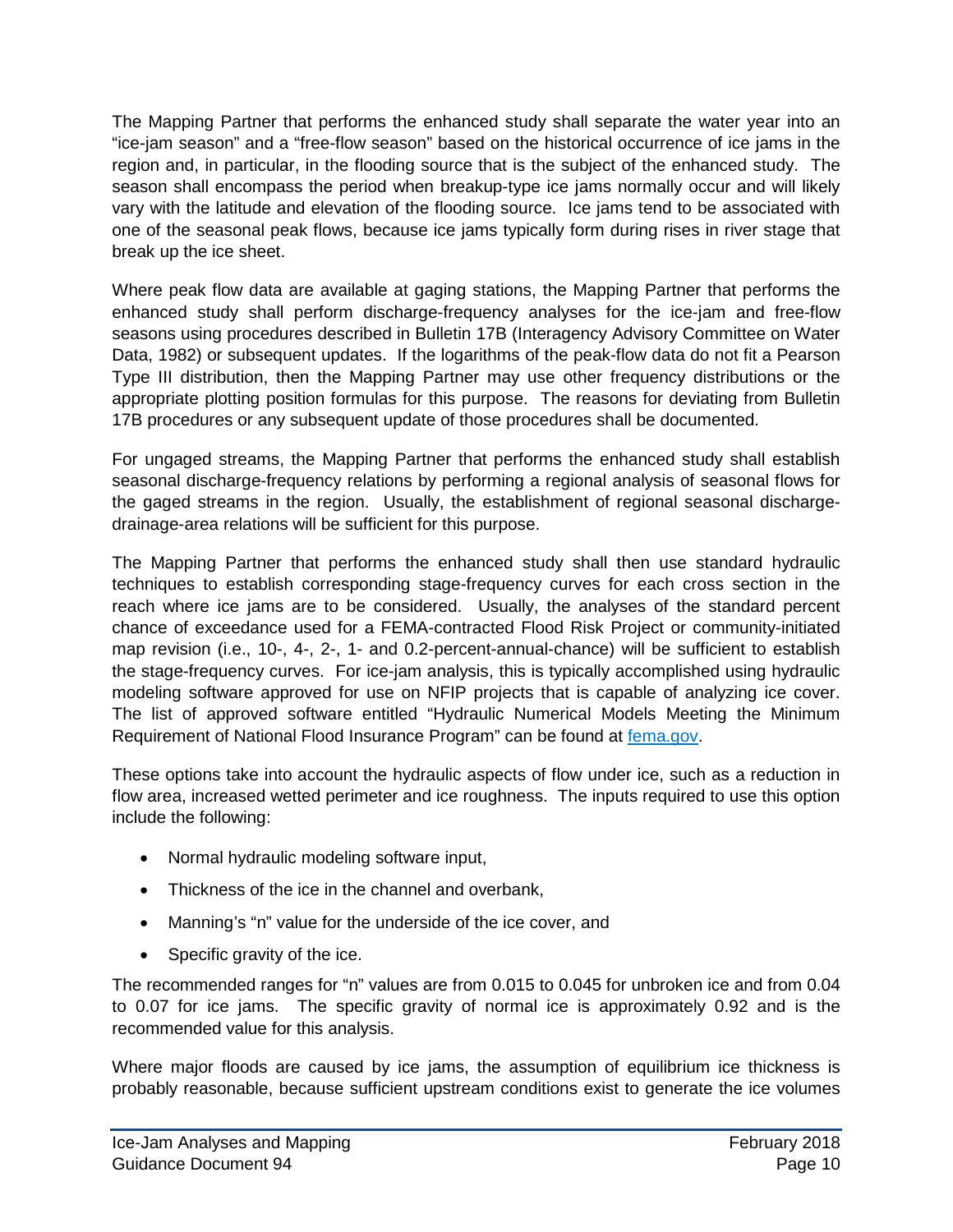needed. Unless there is strong evidence to the contrary, the Mapping Partner that performs the enhanced study shall use the approximate equilibrium thickness as defined in "Formation of Ice Covers and Ice Jams in Rivers" (Pariset, Hauser and Gagnon, 1966) as the ice thickness for the analysis. Where equilibrium ice thickness is not appropriate, the Mapping Partner that performs the enhanced study shall provide written justification to the RPO for the thickness used in the analysis.

The Mapping Partner that performs the enhanced study shall calibrate for floating-type jams by assuming equilibrium ice thickness at the location where the ice-jam stage-frequency curve is needed and use a combination of discharge, equilibrium ice thickness and roughness that would correspond to that stage. The Mapping Partner shall calibrate grounded-type jams by assuming complete blockage of the main channel at the point of obstruction, with equilibrium ice thickness, discharge and roughness that would correspond to that stage. This will permit the Mapping Partner to use the ice cover option in the approved hydraulic modeling software to estimate corresponding ice-jam stages upstream or downstream of the point where historical data are available.

The Mapping Partner that performs the enhanced study shall document that grounded-type ice jams have occurred historically before grounded-type jam behavior is assumed. Grounded-type jams may occur at confined sections, such as bridges, and at shallow sections. The hydraulic analysis assumes that a high percentage of the normal flow area of the channel (or bridge) is obstructed and that most of the flow is in the overbank areas.

At the point of obstruction, the Mapping Partner that performs the enhanced study shall use an actual or hypothetical bridge section to permit the special bridge routine in the HEC-2 or HEC-RAS computer program to facilitate the analysis. The Mapping Partner shall then adjust the low chord of the bridge and the net flow area to achieve different degrees of blockage of the main channel.

The Mapping Partner that performs the enhanced study shall normally assume between 95- and 100-percent blockage of the main channel unless sufficient evidence exists to support another assumption. In that case, the Mapping Partner shall document and justify the alternative. Upstream from the site of the grounding, the Mapping Partner shall assume the equilibrium ice thickness, as computed according to the Pariset formulation (Pariset, Hauser and Gagnon, 1966), unless alternative thickness can be justified.

The Mapping Partner that performs the enhanced study shall establish a stage-frequency curve for the ice-jam and free-flow events by plotting the stages from the approved hydraulic modeling software analyses at each cross section. The Mapping Partner shall plot stages for the 10-, 4-, 2-, 1- and 0.2-percent-annual-chance floods on a normal (or log-normal) probability graph and fit smooth curves through these points.

Not every flood event during the ice-jam season is affected by ice. If sufficient ice-jam data are available, then the Mapping Partner that performs the enhanced study shall incorporate the fraction of time that ice-jam season peak stages are affected by ice in the analysis. If the discharge-frequency relation in the ice-jam season is independent of ice conditions, then the 10-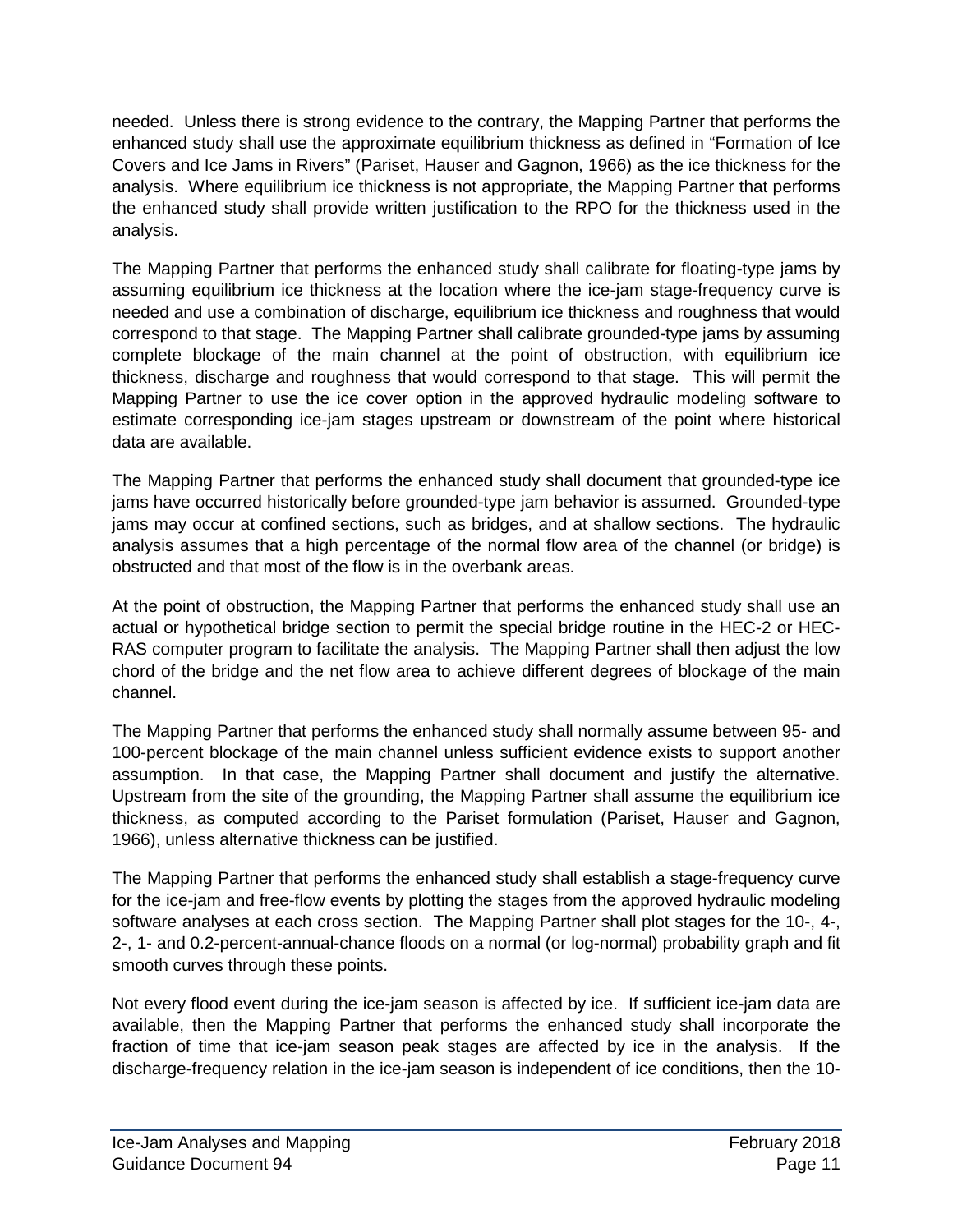, 4-, 2-, 1- and 0.2-percent-annual-chance flood discharges are essentially the same for those years when jams occur and when they do not occur.

Under these conditions, the Mapping Partner shall develop water-surface profiles for iceaffected and free-flow conditions in the ice-jam season. A modified version of Equation 1 for combining the stage-frequency curves is as follows:

$$
P(s) = [P(sw) * P(size = ice-jam event) + P(so) * P(size = free-flow event)] + P(sq) -
$$

$$
[P(sw) * P(size = ice-jam event) + P(so) * P(size = free-flow event)) * P(sq)]
$$
 (3)

Where P(s) and P(sq) are as defined in Equation 1

P(sw) = Probability of exceeding a given stage "s" in the ice-jam season developed using the discharge-frequency relationship for the ice-jam season and ice-affected hydraulic conditions

 $P(\text{si} = \text{ice-jam event}) = \text{Fraction of years during the ice-jam season that peak stages are}$ affected by ice jams

P(so) = Probability of exceeding a given stage "s" in the ice-jam season developed using the discharge-frequency relationship for the ice-jam season and free-flow hydraulic conditions

 $P(\text{si} = \text{free-flow event}) = \text{Fraction of years during the ice-jam season that peak stages}$ are free-flow events

The assumption in Equation 3 is that the conditional distribution of peak discharges for the icejam season is the same for ice-affected and free-flow conditions. If ice jams only occur when peak discharges are large or, conversely, if large peak discharges do not occur under free-flow conditions, Equation 3 is not applicable.

#### **4.2.3 Summary**

For the indirect approach, the Mapping Partner that performs the enhanced study shall obtain the composite stage-frequency curve for the various percent-chance-exceedance floods at each cross section. This shall be done by combining the free-flow and ice-jam stage-frequency curves using Equations 1, 2 or 3, depending on the available data and analysis procedures used in establishing the discharge-frequency relationship. The various conditions are summarized below.

If the discharge-frequency analysis was performed using the annual-event approach (two discharge values per year), the Mapping Partner that performs the enhanced study shall use Equation 1 to combine the ice-jam and free-flow stage-frequency curves. Equation 1 also applies for combining the stage-frequency curves if regional seasonal discharge-drainage-area relations are used to determine the discharge-frequency curves. Seasonal discharge-frequency curves developed in this manner represent the probabilities of the annual-maximum discharge exceeding a given discharge value during either the ice-jam or free-flow season. These exceedance probabilities are not conditioned or related to the fraction of time that the annual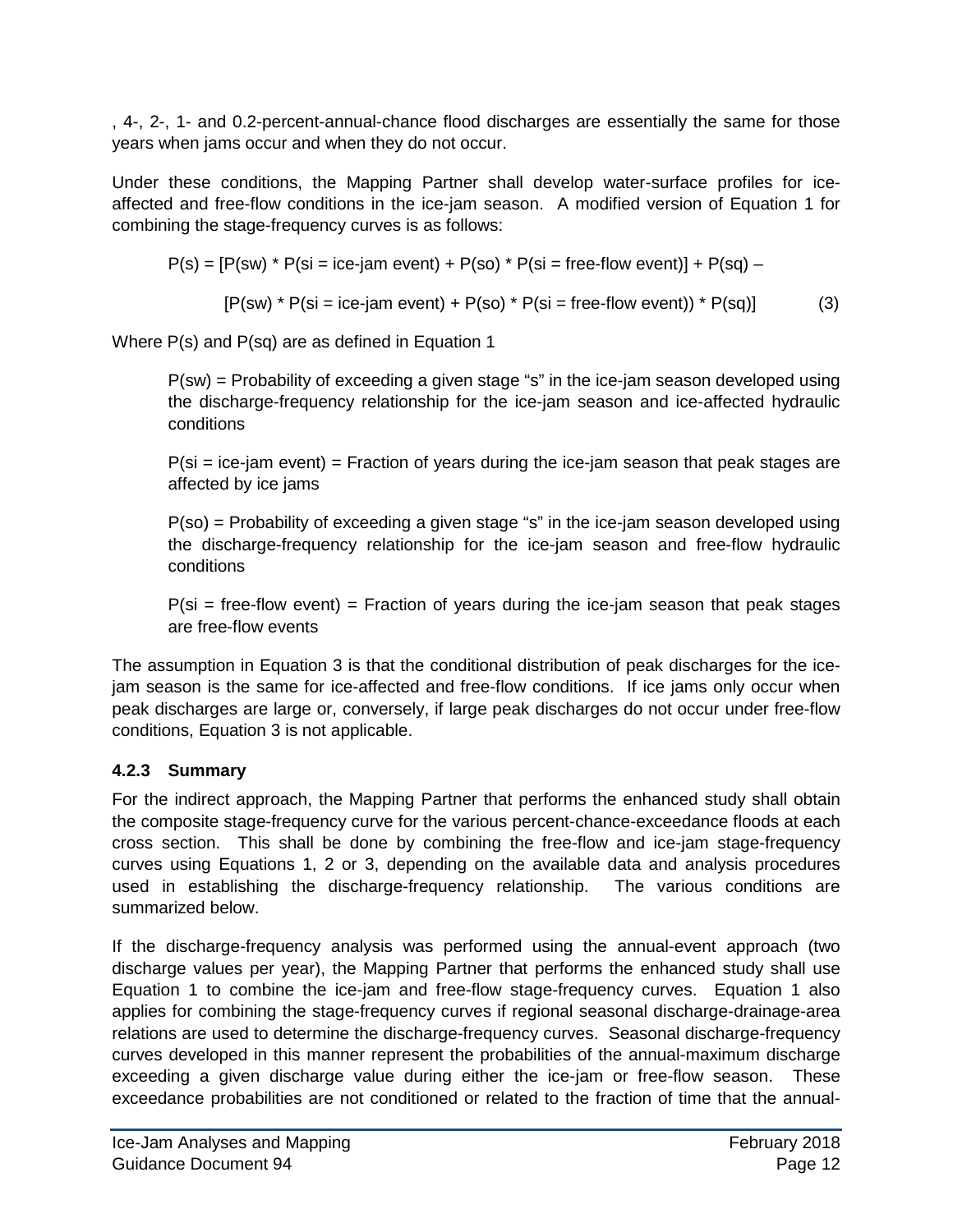maximum discharges are either ice-jam or free-flow events; therefore, the conditional-frequency approach of Equation 2 is not appropriate.

If the Mapping Partner that performs the enhanced study based the discharge-frequency estimates of the 10-, 4-, 2-, 1- and 0.2-percent-annual-chance floods solely on annual-maximum discharge events, then the Mapping Partner shall use Equation 2 for combining the stagefrequency curves. This implies that the discharge-frequency curves used for this analysis are based on either ice-jam or free-flow annual-maximum discharges and that these frequency curves have NOT been adjusted for the fraction of time that the ice-jam or free-flow events are annual maximums.

If the discharge-frequency relationship during the ice-jam season is the same under the iceaffected and free-flow conditions and sufficient ice-jam data are available, the Mapping Partner that performs the enhanced study shall use Equation 3 to account for the fraction of time that the peak stages in the ice-jam season are actually affected by backwater from ice.

#### **5.0 Presentation of Results**

Requirements for presenting the results of the ice-jam analyses in the Flood Insurance Study (FIS) report, on the Flood Insurance Rate Map (FIRM) and in the Technical Support Data Notebook (TSDN) are presented in Subsections [5.1,](#page-16-0) [5.2](#page-17-0) and [5.3.](#page-17-1)

#### <span id="page-16-0"></span>**5.1 Flood Insurance Study Report**

The Mapping Partner that performs the enhanced study shall submit the information summarized in Subsections  $5.1.1$  [and](#page-16-2)  $5.1.2$  for inclusion in the FIS report. For additional information on the development or revision of FIS reports, see the Flood Insurance Study (FIS) Report Technical Reference.

#### <span id="page-16-1"></span>**5.1.1 Information To Be Included in Tables**

The Mapping Partner that performs the enhanced study shall submit the information summarized below for inclusion in the tables that appear in the FIS report.

- The Mapping Partner that performs the enhanced study shall submit information for Table 10, Summary of Discharges that is based on an analysis of the full year and footnote the table to that effect.
- The Mapping Partner that performs the enhanced study shall submit information for Table 13, Summary of Hydrologic and Hydraulic Analyses and note that ice jam analyses were used in the Special Considerations.
- The Mapping Partner that performs the enhanced study shall submit information for all columns of the Floodway Data Table using the 1-percent-annual-chance flood elevations established from the composite stage-frequency curves and footnote the table to that effect.

#### <span id="page-16-2"></span>**5.1.2 Flood Profiles**

The Mapping Partner that performs the enhanced study shall submit Flood Profiles that are based on the elevations established from the composite stage-frequency analysis.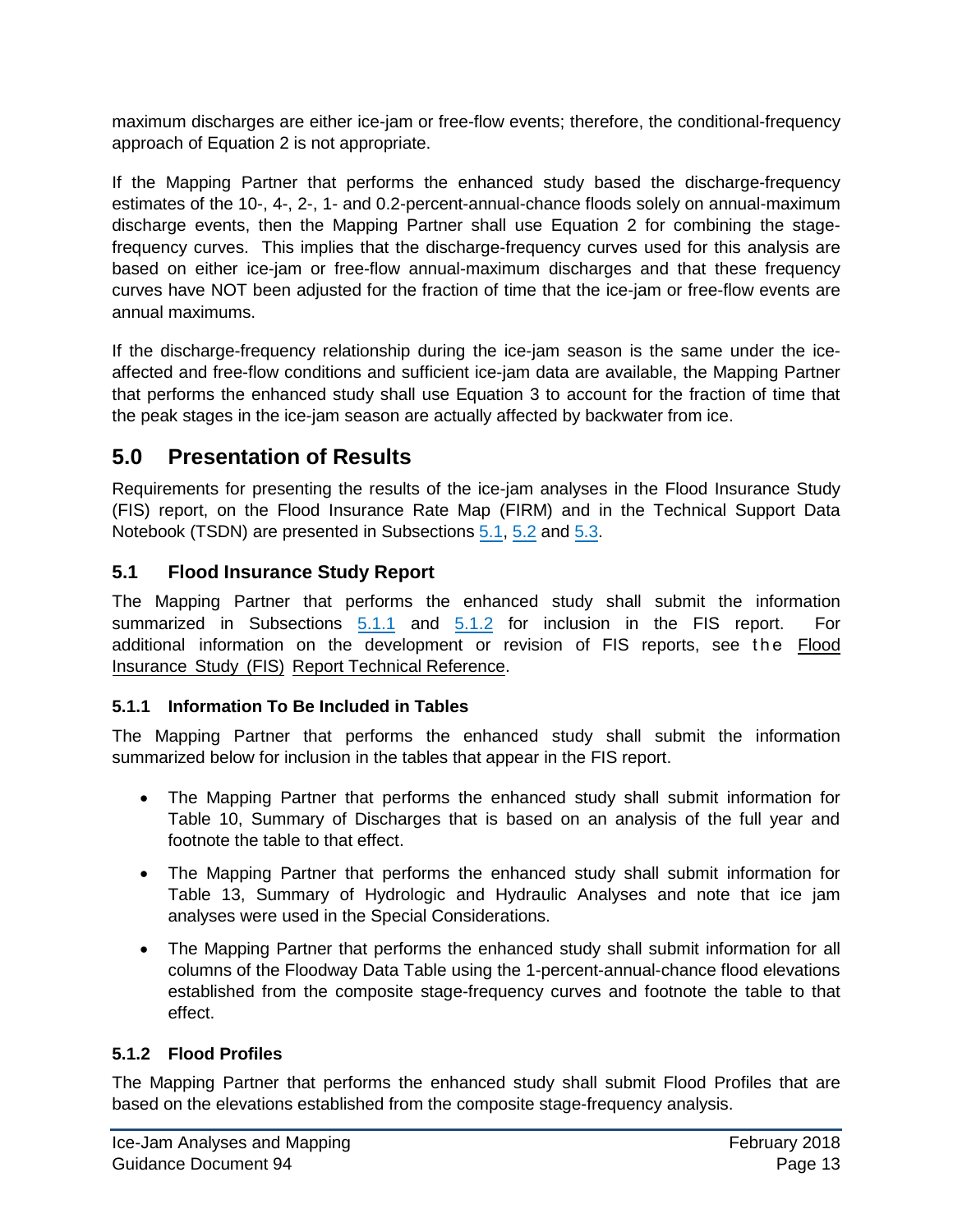#### <span id="page-17-0"></span>**5.2 FIRM Panels and Database**

The Mapping Partner that performs the enhanced study and the Mapping Partner that prepares the Preliminary and final versions of the FIRM for FEMA shall ensure the information shown on the FIRM is based on the elevations established from the composite stages-frequency analyses performed at each cross section. The Mapping Partner also shall ensure that the regulatory floodways are established and plotted based on the 1-percent-annual-chance flood discharges and hydraulics established from the composite stage-frequency analysis. For additional information on the development or revision of FIRM panels, see the Flood Insurance Rate Map (FIRM) Panel Technical Reference.

The Mapping Partner that performs the enhanced study shall document the inclusion of ice-jam analyses in the SPEC CONS1 and SPEC CONS2 fields of S\_Profil\_Basln in the FIRM database. These fields are used to populate Table 13 in the FIS Report which is discussed in Subsection [5.1.1.](#page-16-1) For additional information on the development or revision of the FIRM database, see the Flood Insurance Rate Map (FIRM) Database Technical Reference.

#### <span id="page-17-1"></span>**5.3 Technical Support Data Notebook (TSDN)**

The Mapping Partner that performs the enhanced study shall submit the information summarized below for inclusion in the TSDN. The Mapping Partner that performs the enhanced study is responsible for submitting the relevant TSDN components at the conclusion of each task. TSDN submittals are uploaded to FEMA's Mapping Information Platform (MIP). For additional information on study documentation, see the Data Capture Technical Reference.

The Mapping Partner that performs the enhanced study shall submit the information summarized below for inclusion in the TSDN Hydraulics Report.

- The Mapping Partner that performs the enhanced study shall provide a discussion of historic ice jams.
- The Mapping Partner that performs the enhanced study shall provide a discussion of any discharge-frequency analysis for the ice-jam season, if used, and the statistical treatment of stage-frequency analysis for the ice-jam and non-ice-jam events. In this discussion, the Mapping Partner that performs the enhanced study shall reference the historical data used in the analyses along with its source and how it was used.
- The Mapping Partner that performs the enhanced study shall provide a discussion of how free-flow and ice-jam stages were computed and whether stages were computed directly from stage-frequency analyses or indirectly analyzed. The Mapping Partner that performs the enhanced study shall include the following topics in this discussion:
	- 1. Approximate channel blockage and ice thickness assumed, if used,
	- 2. The relationship of the computed ice-jam stages to historic floods,
	- 3. An example of stage-frequency curves for combined floods for the point of obstruction, or a representative cross section within the community if the former is outside the corporate or county limits, and